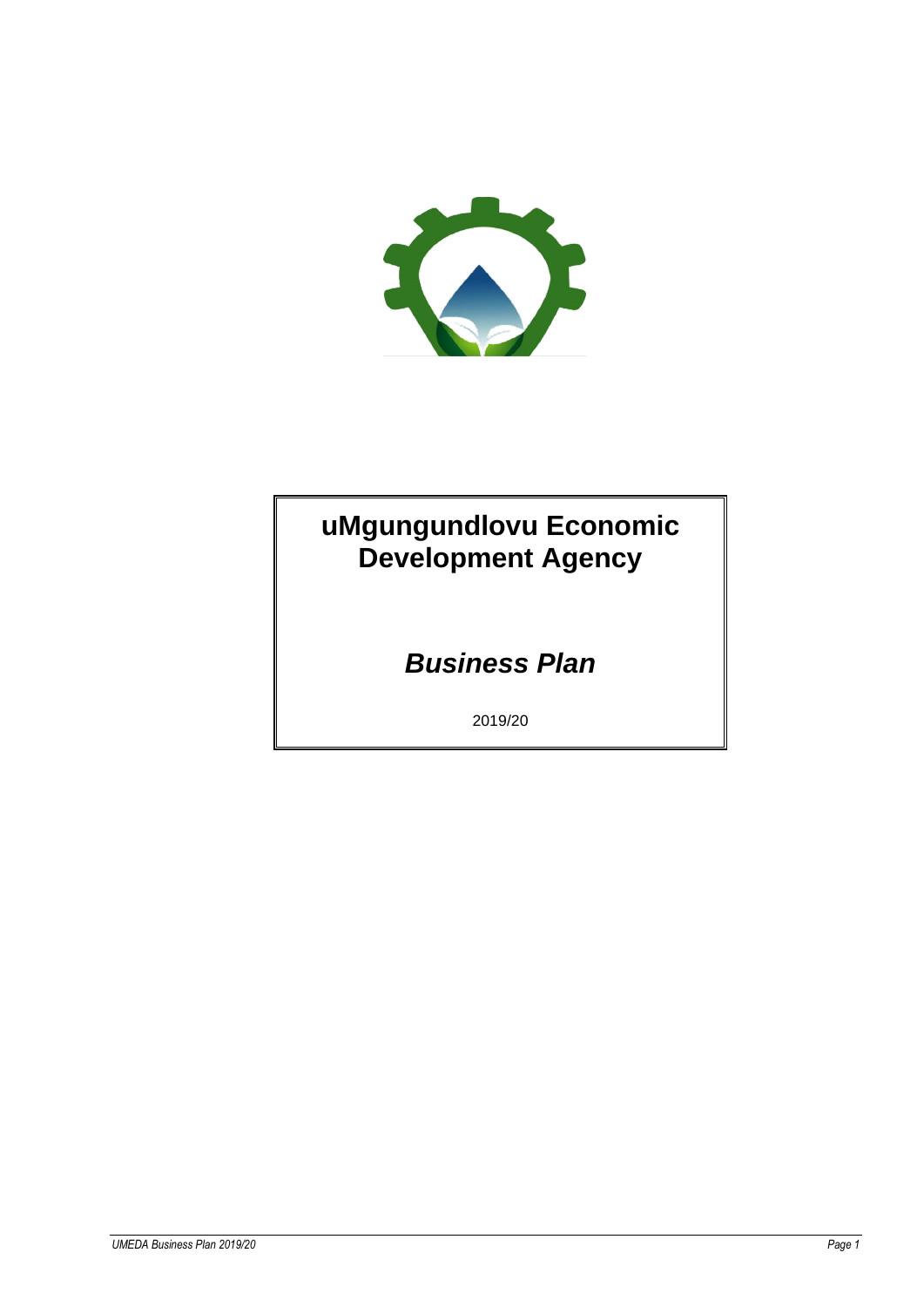|    |      | <b>PART A: OVERVIEW AND STRATEGIC PLAN REVIEW</b>                                  | 3              |
|----|------|------------------------------------------------------------------------------------|----------------|
|    | 1.1. | <b>DISTRICT SITUATIONAL ANALYSIS</b>                                               | 3              |
|    | 1.2. | <b>UMEDA MANDATE</b>                                                               | 4              |
|    | 1.3. | $VISION$                                                                           | 4              |
|    | 1.4. | <b>MISSION</b>                                                                     | 4              |
|    | 1.5. | <b>LEGISLATIVE AND POLICY MANDATE</b>                                              | 4              |
|    | 1.6. | <b>UMEDA PRIORITIES</b>                                                            | 5              |
|    |      | 1.7. STRATEGIC OBJECTIVES                                                          | 5              |
|    |      | 1.8. VALUES                                                                        | 6              |
|    |      | 1.9. BUSINESS MODEL                                                                | 6              |
|    |      | 1.10. KEY PERFORMANCE AREAS (KPA)                                                  | 6              |
|    |      | <b>PART B: PROGRAMME AND SUB-PROGRAMME PERFORMANCE TARGETS</b>                     | 7              |
| 2. |      | <b>KEY PERFORMANCE AREA: GOOD GOVERNANCE</b>                                       | 7              |
|    |      | 2.2. SPECIFIC POLICIES, PRIORITIES AND STRATEGIC OBJECTIVES                        | $\overline{7}$ |
|    |      | 2.2.1. POLICIES                                                                    | $\overline{7}$ |
|    |      | 2.2.2. PRIORITIES AND STRATEGIC OBJECTIVES                                         | $\overline{7}$ |
|    |      | 2.3. SPECIFICATION OF MEASURABLE OBJECTIVES AND PERFORMANCE INDICATORS AND TARGETS | 8              |
| 3. |      | <b>KEY PERFORMANCE AREA: FINANCIAL VIABILITY &amp; MANAGEMENTY</b>                 | 9              |
|    |      | 3.2. SPECIFIC POLICIES, PRIORITIES AND STRATEGIC OBJECTIVES                        | 9              |
|    |      | 3.2.1. POLICIES                                                                    | 9              |
|    |      | 3.2.2. PRIORITIES AND STRATEGIC OBJECTIVES                                         | 9              |
|    |      | 3.3. SPECIFICATION OF MEASURABLE OBJECTIVES AND PERFORMANCE INDICATORS AND TARGETS | 10             |
| 4. |      | KEY PERFORMANCE AREA: INSTITUTIONAL DEVELOPMENT TRANSFORMATION                     | 11             |
|    |      | 4.2. SPECIFIC POLICIES, PRIORITIES AND STRATEGIC OBJECTIVES                        | 11             |
|    |      | 4.2.1. POLICIES                                                                    | 11             |
|    |      | 4.2.2. PRIORITIES AND STRATEGIC OBJECTIVES                                         | 11             |
|    | 4.3. | SPECIFICATION OF MEASURABLE OBJECTIVES AND PERFORMANCE INDICATORS AND TARGETS      | 12             |
| 5. |      | <b>KEY PERFORMANCE AREA: LOCAL ECONOMIC DEVELOPMENT</b>                            | 13             |
|    | 5.2. | SPECIFIC POLICIES, PRIORITIES AND STRATEGIC OBJECTIVES                             | 13             |
|    |      | 5.2.1. POLICIES/STRATEGIES/PLANS                                                   | 13             |
|    |      | 5.2.2. PRIORITIES AND STRATEGIC OBJECTIVES                                         | 13             |
|    | 5.3. | SPECIFICATION OF MEASURABLE OBJECTIVES AND PERFORMANCE INDICATORS AND TARGETS      | 14             |
|    |      | <b>PART C: ORGANISATIONAL STRUCTURE</b>                                            | 16             |
|    |      | <b>PART D: ORGANISATIONAL BUDGET</b>                                               | 17             |

**TABLE OF CONTENTS**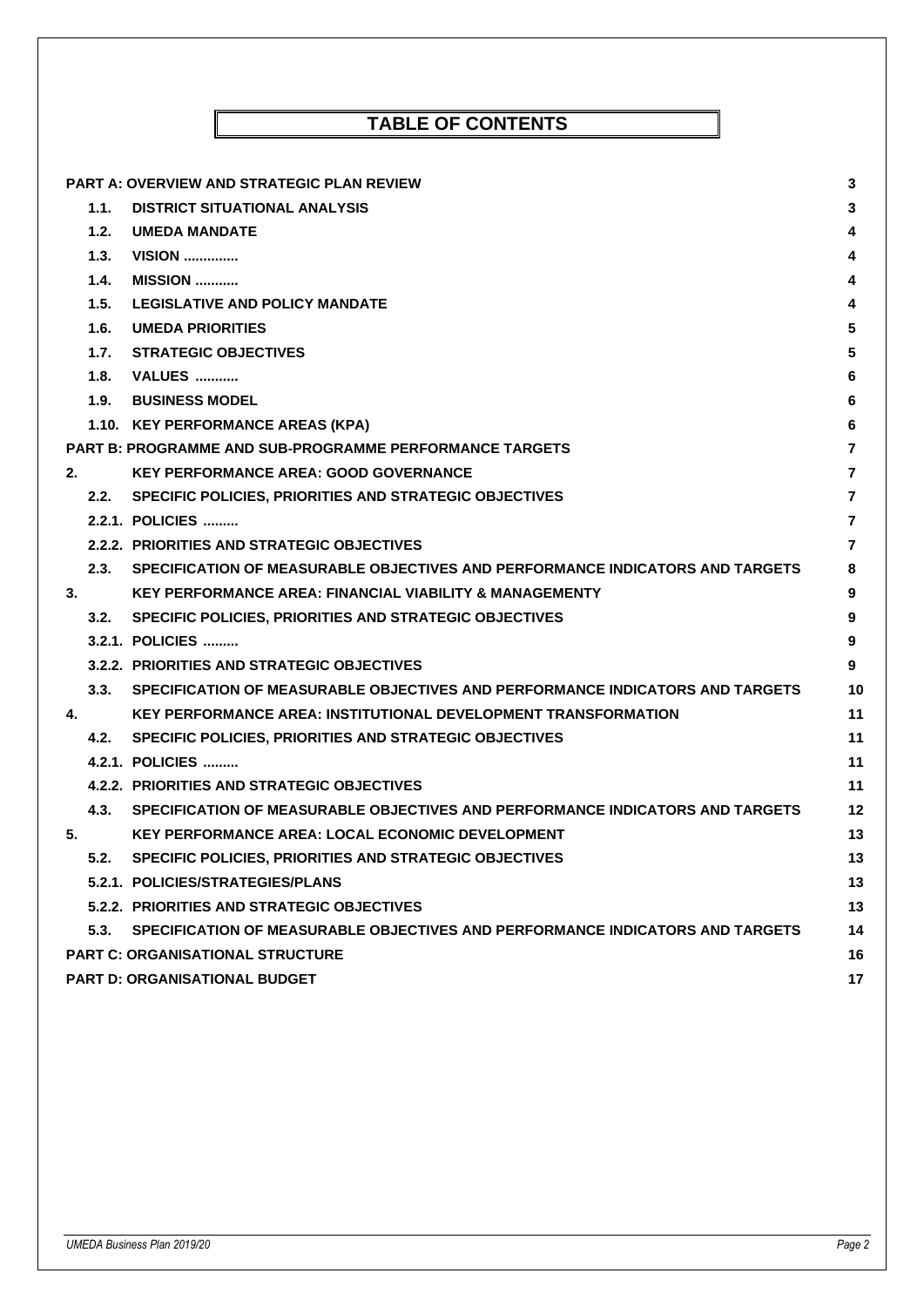# <span id="page-2-1"></span><span id="page-2-0"></span>**PART A: OVERVIEW AND STRATEGIC PLAN REVIEW**

### **1.1. DISTRICT SITUATIONAL ANALYSIS**

The uMgungundlovu District, which adjoins the Ethekwini Metro, with the Country's busiest port, has as its spine, the N3 Corridor, the Country's busiest Corridor. Home to a million people, half of whom reside in the Provincial Capital, Pietermaritzburg, the District is identified by its agricultural potential, sporting events, excellent schools, manufacturing and logistics facilities, a unique combination of diverse opportunities for economic growth.

The N3 corridor is South Africa's busiest long-distance highway and is registered as the National Strategic Infrastructure Project - SIP 2, with the intention of strengthening the logistics and transport corridors between the major industrial hubs in the country. The Durban–Gauteng corridor, by far the most important economic corridor in the country, is expecting massive increases in freight volumes. It is estimated that within 20 years, the amount of freight will double from the current 4 200 daily. This will reflect an increase of 152% in tons transported, from 762 tons p.a. in 2011 to 1.93 Billion tons in 2041. The resultant congestion and unreliability, has negative implications.

Beyond the freight volumes, tourists travelling from Gauteng to Durban, constitute 49% of the number of visitors to the city, this translates into 700 000 visitors a year, most of whom drive through the N3 Corridor of our District. The need for expansion of industrial, commercial and retail space outside of the Ethekwini Metro is evident from the congestion and lack of serviced, flat and accessible land within the Metro. The area best positioned for attracting this investment is the Camperdown / Umlaas Road portion of the N3. However, the absence of a water treatment facility has severely limited the amount of investment to the area. Over and above that is the fact that the current SDF does not allow for non-agricultural development, meaning that investors have met with real challenges in acquiring suitable land.

In terms of the tourism potential of the District, the area has numerous and diverse offerings, however in terms of the industry growth, the Province, and by extrapolation, the District, has seen a reduction of international tourists in 2013 of 847 000 down to 761 000 in 2017, and the same trend is true for the domestic tourists with 7.1 Million trips in 2013 reducing down to 3.1 Million in 2017. These trends are a cause for concern and the Agency identifies this as a potential area for transformation and growth.

With large and reliable rivers, good soils and warm summers, the District is one of the Country's bread baskets, sustaining the vibrant sectors of vegetables, dairy, forestry, pork, crops, beef and poultry and while many strong commercial enterprises exist, the levels of production on State owned and Community owned lands is something requiring attention. Of the 57 farms acquired by the State for Land Reform in Mpofana for example, only 2 were recorded as working, with the others in a state of disrepair and non-production, resulting in a number of the farm beneficiaries leaving the farms in search of employment.

While 500 000 households are involved in agricultural activities, new and innovative approaches to agriculture are still required to assist small-scale and land reform beneficiary farmers in maximising the benefits they may derive from having access to natural resources that may well sustain them. An overarching theme underpinning the District is the unemployment rate of 29%, the HIV /Aids infection rate of 42% and the fact that the largest group of our population are between the ages of  $20 - 24$  (11.2%) with the second largest group being between 0-4 (10.2%). The District then with all of its natural resources and location on the Country's primary artery has the potential to grow and sustain its youth, the key to this however is the creation of a stronger investment destination, the implementation of innovative approaches to agriculture and a review of the tourism potential, all of which have informed the decision making process towards project identification by the Agency.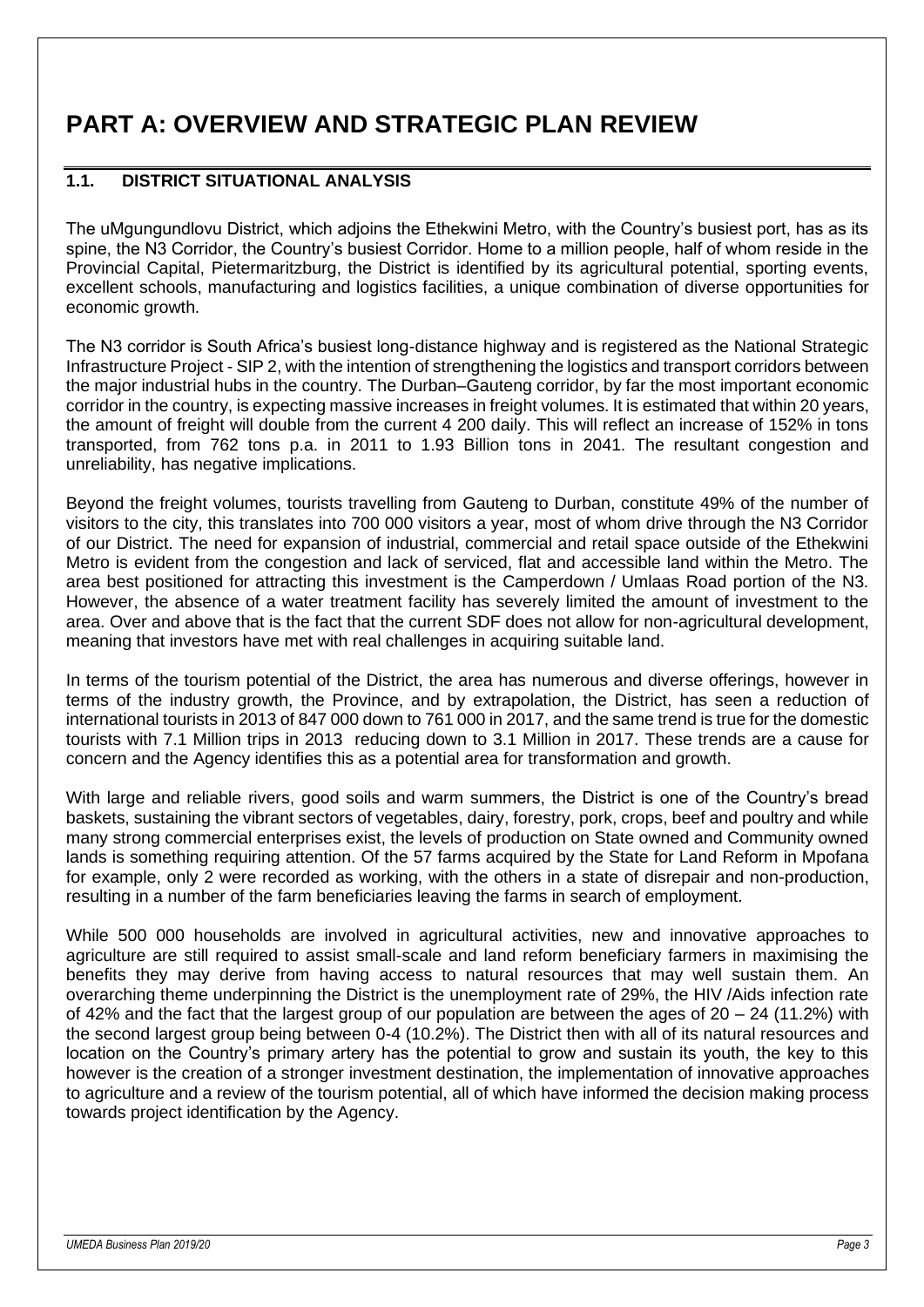### <span id="page-3-0"></span>**1.2. UMEDA MANDATE**

<span id="page-3-1"></span>The mandate of the Agency is to identify, facilitate, package and achieve the implementation of strategic, catalytic, sustainable economic development and investment projects and programmes within uMgungundlovu District.

#### **1.3. VISION**

To be a dynamic Agency which acts as a catalyst for inclusive economic growth and development thereby making uMgungundlovu District the investment destination of choice.

#### <span id="page-3-2"></span>**1.4. MISSION**

- To identify, facilitate and implement strategic projects which transform the District both economically and spatially
- To a become self-sufficient and sustainable entity

#### <span id="page-3-3"></span>**1.5. LEGISLATIVE AND POLICY MANDATE**

UMEDA operates within National, Provincial and Local Government legislative, policy and strategic frameworks. Some of the National, Provincial and Local Government Legislations and policy frameworks that are critical to the operations of UMEDA are highlighted below.

#### • **The Constitution of the Republic of South Africa**

Particularly section 152 (1) (c) stipulates the object of local government, which is to promote social and economic development. UMEDA was established by uMgungundlovu District Municipality to realise the afore-mentioned object of local government. uMgungundlovu District Municipality's establishment of UMEDA was also to fulfil the developmental duties of municipalities as stipulated in section 153 (a) of the Constitutions, which states that "a municipality must structure and manage its administration, and budgeting and planning processes to give priority to the basic needs of the community, and to promote the social and economic development of the community".

#### • **The Local Government Municipal Systems Act, 32 of 2000**

UMEDA was established by uMgungundlovu District Municipality as a state owned company in terms of section 86B of the Local Government Municipal Systems Act, 32 of 2000. Section 86E (1) (a) stipulates that "a municipality may establish a private company or acquire an interest in such a company only for the purpose of utilising the company as a mechanism to assist it in performance of any of its functions or powers".

#### • **The Companies Act, 61 of 1973**

UMEDA was also established by uMgungundlovu District in terms of the Company's Act, 61 of 1973, since it allows, a municipality to establish or participate in the establishment of a private company or acquire or hold an interest in a private company.

#### • **Municipal Finance Management Act, 56 of 2003**

Chapter 10 part 1 of the Municipal Finance Management Act, 56 of 2003 provides for the establishment of the municipal entities, especially section 84 (1) (a) which stipulates that "when considering the establishment of, or participation in, a municipal entity, a municipality must first determine precisely the function or service that such entity would perform on behalf of the municipality". Part 2 of the MFMA provides for financial governance of the municipal entities.

#### • **Other Acts that Bound UMEDA**

UMEDA operates within the ambit of the following acts: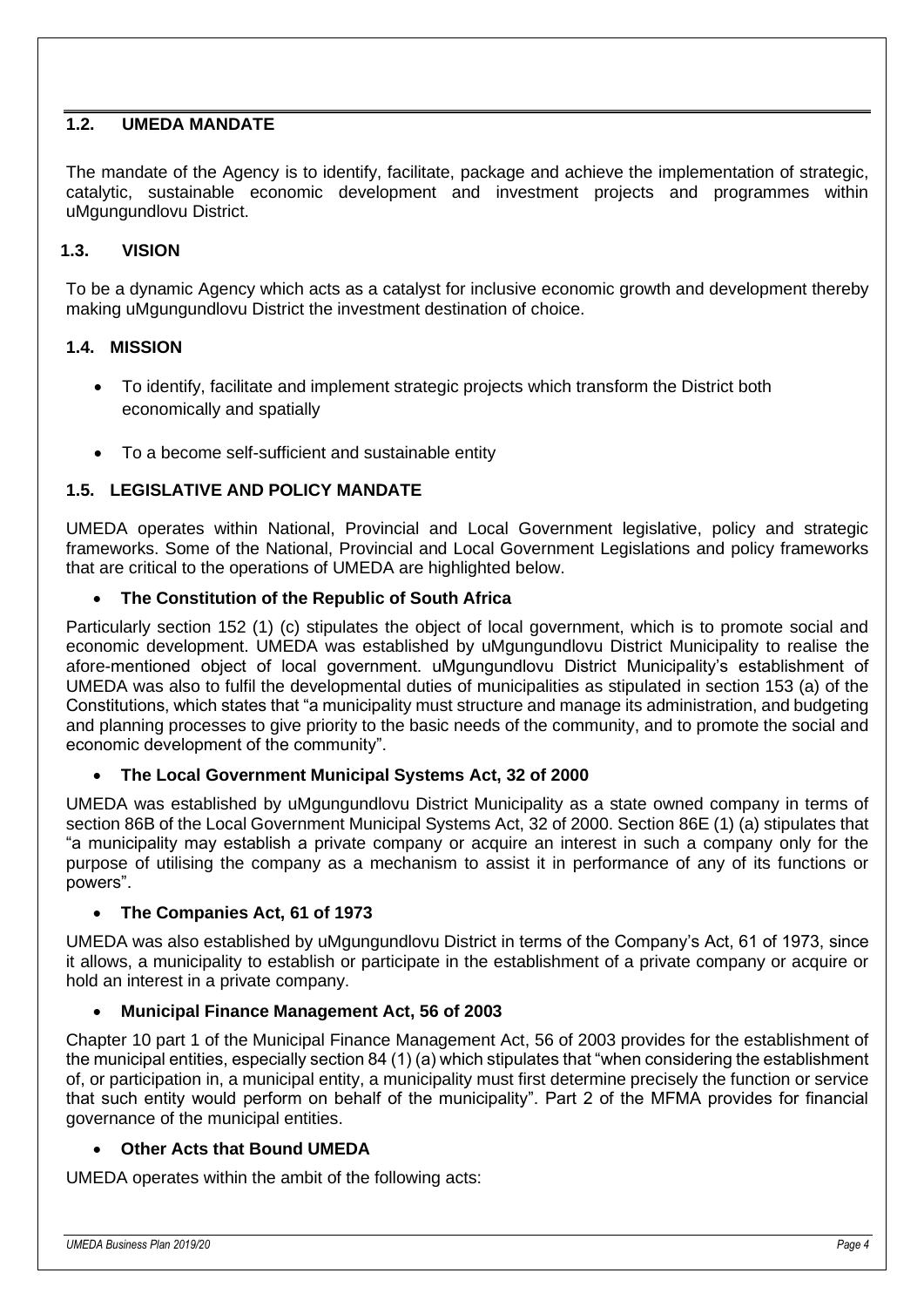- ➢ Public Service Act of 1994
- ➢ Public Service Regulations, 2001
- ➢ Intergovernmental Relations Framework Act, 2005
- ➢ Tourism Act No. 3 of 2014
- ➢ KwaZulu -Natal Tourism Act
- ➢ B-BBEE Act
- ➢ National Small Business Act of 1996 as amended

National, Provincial and Local Policy Frameworks within which UMEDA Operates

- ➢ National Development Plan (NDP)
- ➢ National Spatial Development Perspective (NSDP)
- ➢ Industrial Development Strategy (IDS)
- ➢ Industrial Policy Action Plan (IPAP)
- ➢ South Africa Trade policy framework
- ➢ Investment Promotion Strategy
- ➢ Integrated National B-BBEE Strategy
- ➢ Youth Economic Empowerment Strategy
- ➢ White Paper on the Development and Promotion of Tourism
- ➢ Local Economic Development (LED) policy guidelines
- ➢ Provincial Growth and Development Strategy (PGDS)
- ➢ Provincial Spatial Economic Development Strategy (PSEDS)
- ➢ KZN Small Enterprise Development Strategy
- ➢ KwaZulu -Natal Tourism Master Plan
- ➢ KZN B-BBEE Strategy
- $\triangleright$  The King Reports
- ➢ uMgungundlovu District Growth and Development Plan
- ➢ uMgungundlovu District IDP

## <span id="page-4-0"></span>**1.6. UMEDA PRIORITIES**

UMEDA is pursuing the following priorities and all the strategic objectives are linked to these priorities.

- To contribute to the economic development and growth within the Midlands Region
- To build a sustainable and compliant Agency that strives for business and service delivery excellence

#### <span id="page-4-1"></span>**1.7. STRATEGIC OBJECTIVES**

UMEDA has set the following strategic objectives:

- Ensure compliance to all applicable regulatory requirements
- Achieve financial compliance with regulatory requirements
- To build an efficient and productive administration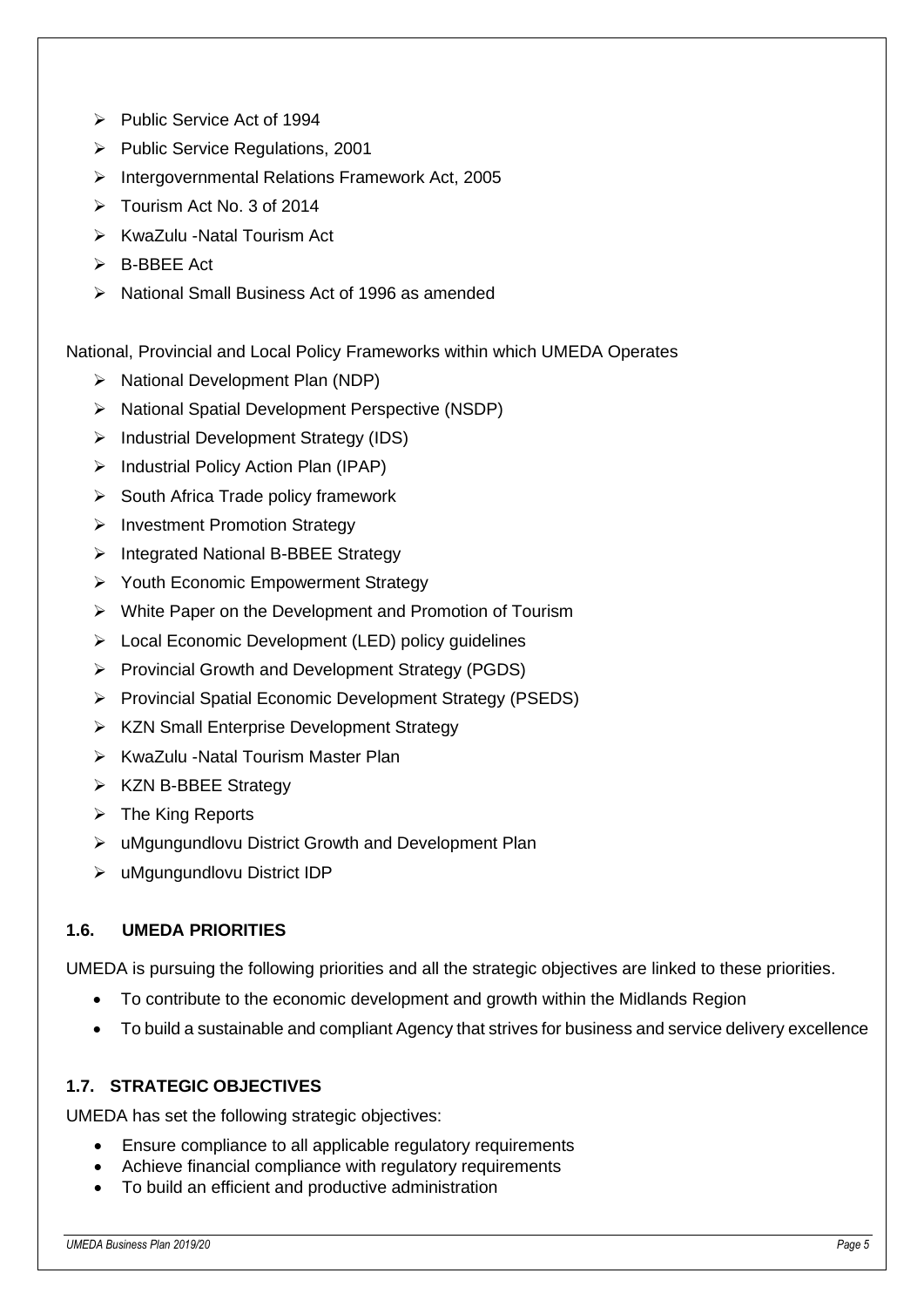- Increase facilitated direct investments.
- Deliver and Optimise Economic Infrastructure Projects

### <span id="page-5-0"></span>**1.8. VALUES**

- **Transparency**
- **Integrity**
- **Innovation**
- **Inclusivity**
- **Consultative**
- **Teamwork**
- **Partnership**

#### <span id="page-5-1"></span>**1.9. BUSINESS MODEL**



#### <span id="page-5-2"></span>**1.10. KEY PERFORMANCE AREAS (KPAs)**

UMEDA operates within the following **four** key performance areas:

- Good Governance
- Financial Viability & Management
- Institutional Development Transformation
- Local Economic Development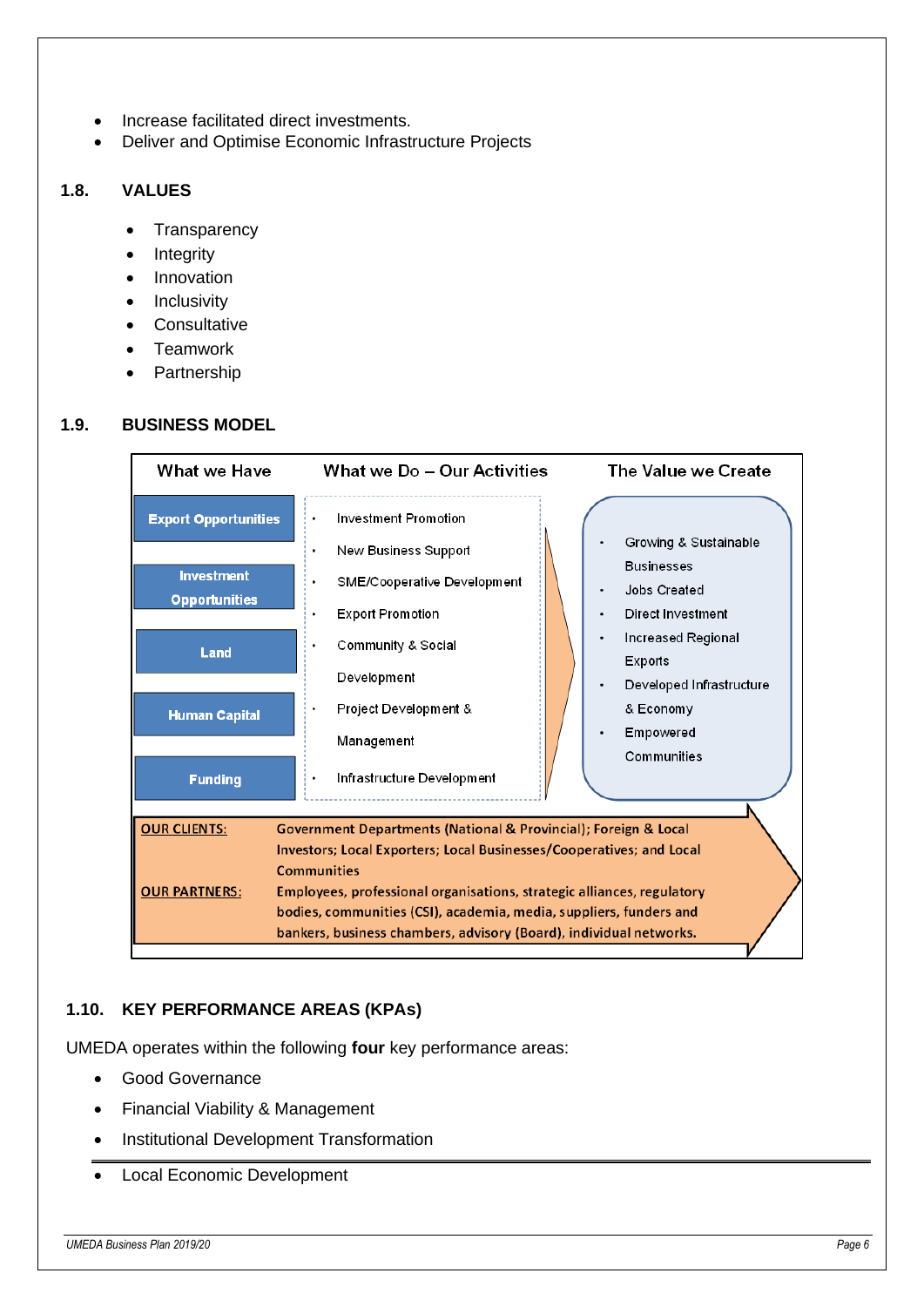## <span id="page-6-0"></span>**PART B: PROGRAMME AND SUB-PROGRAMME PERFORMANCE TARGETS**

### <span id="page-6-1"></span>**2. KEY PERFORMANCE AREA:** GOOD GOVERNANCE

Provide leadership, strategic management in accordance with the legislation, regulations, and policies to ensure appropriate support service to all core programmes within the Agency.

Good Governance (KPA) comprises of the following sub-programme:

• Office of the CEO

#### <span id="page-6-3"></span><span id="page-6-2"></span>**2.2. SPECIFIC POLICIES, PRIORITIES AND STRATEGIC OBJECTIVES**

#### **2.2.1. Policies**

Core functions of this programme are guided by the following broad policies:

- Declaration of Interest
- Delegation of Authority

#### <span id="page-6-4"></span>**2.2.2. Priorities and Strategic Objectives**

The following are the priorities and strategic objectives of the programme per sub-programme:

#### **Priorities:**

• To build a sustainable and compliant Agency that strives for business and service delivery excellence

#### **Strategic Objectives:**

• Ensure compliance to all applicable regulatory requirements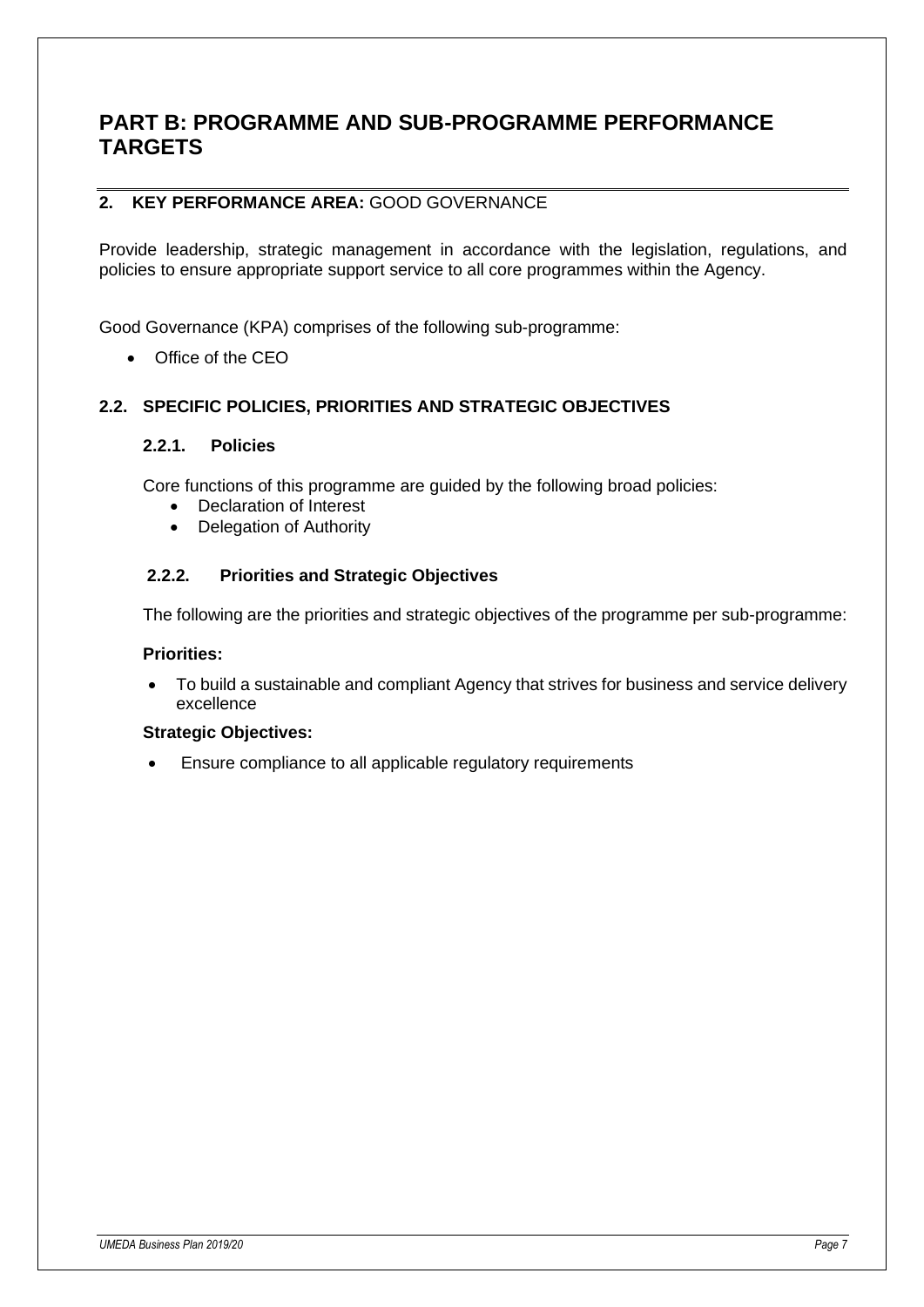<span id="page-7-0"></span>

| <b>OFFICE OF THE CEO</b>                                              |                                                                                    |                                          |           |                                                                                            |                |                 |
|-----------------------------------------------------------------------|------------------------------------------------------------------------------------|------------------------------------------|-----------|--------------------------------------------------------------------------------------------|----------------|-----------------|
| <b>KEY PERFORMANCE AREA:</b>                                          |                                                                                    | <b>GOOD GOVERNANCE</b>                   |           |                                                                                            |                |                 |
| <b>KEY PRIORITIES</b>                                                 |                                                                                    |                                          |           | To build a sustainable and compliant Agency that strives for business and service delivery |                |                 |
|                                                                       |                                                                                    |                                          |           | excellence                                                                                 |                |                 |
| <b>STRATEGIC OBJECTIVE</b>                                            |                                                                                    |                                          |           | Ensure compliance to all applicable regulatory requirements                                |                |                 |
| Linked to uMgungundlovu Growth & Development<br>Plan Strategic Goal 6 |                                                                                    |                                          |           | Governance and Policy                                                                      |                |                 |
| Linked to (KZN) Provincial Growth & Development                       |                                                                                    |                                          |           | Governance and PolicyEconomic Development: Improve economic growth and                     |                |                 |
| Plan Strategic Goal 6                                                 |                                                                                    |                                          |           | development; Increase formal jobs and enhance skills development                           |                |                 |
|                                                                       | Linked to National Development Plan MTSF Outcome                                   |                                          |           | A Responsive, Accountable, Effective and Efficient Local government system                 |                |                 |
| 9:                                                                    |                                                                                    |                                          |           |                                                                                            |                |                 |
|                                                                       | Implementation of strategic<br>plan and achievement of all<br>strategic objectives | <b>Annual Targets</b>                    |           |                                                                                            |                |                 |
| <b>PRIMARY MEASURE:</b>                                               |                                                                                    | 2019/20                                  | 2020/21   | 2021/22                                                                                    | 2022/23        | 2023/24         |
|                                                                       |                                                                                    | 100%                                     | 100%      | 100% Adherence                                                                             | 100% Adherence | 100%            |
|                                                                       |                                                                                    | Adherence                                | Adherence |                                                                                            |                | Adherence       |
| <b>Expected Outcome</b>                                               |                                                                                    | <b>Indicators</b>                        |           | <b>Performance Target -2019/20</b>                                                         |                | <b>Baseline</b> |
| Organisational risks                                                  | Risks identified & mitigation strategy developed                                   |                                          |           | 80% of risks identified and mitigated by                                                   |                | 74% of Risks    |
| identified and mitigation                                             |                                                                                    | the 30 June 2020                         |           |                                                                                            | Identified     |                 |
| strategy developed                                                    |                                                                                    |                                          |           |                                                                                            |                |                 |
| Ensure organizational                                                 | Approved policies and systems                                                      |                                          |           | 02 HR Policies and 02 Finance Approved                                                     |                | 10              |
| policies and systems are                                              |                                                                                    | Policies/ Systems by the Board by the 30 |           |                                                                                            | Policies/Syste |                 |
| presented to the Board for                                            |                                                                                    |                                          |           | June 2020                                                                                  |                | ms              |
| approval/review.                                                      |                                                                                    |                                          |           |                                                                                            |                |                 |
| Submission of quarterly<br>Approved quarterly reports.                |                                                                                    |                                          |           | 4 x Quarterly reports submitted to PMS by                                                  |                | 4 x Quarterly   |
| reports within thirty days of                                         |                                                                                    |                                          |           | the 30th of June 2020                                                                      |                | Reports         |
| the end of the quarter                                                |                                                                                    |                                          |           |                                                                                            |                |                 |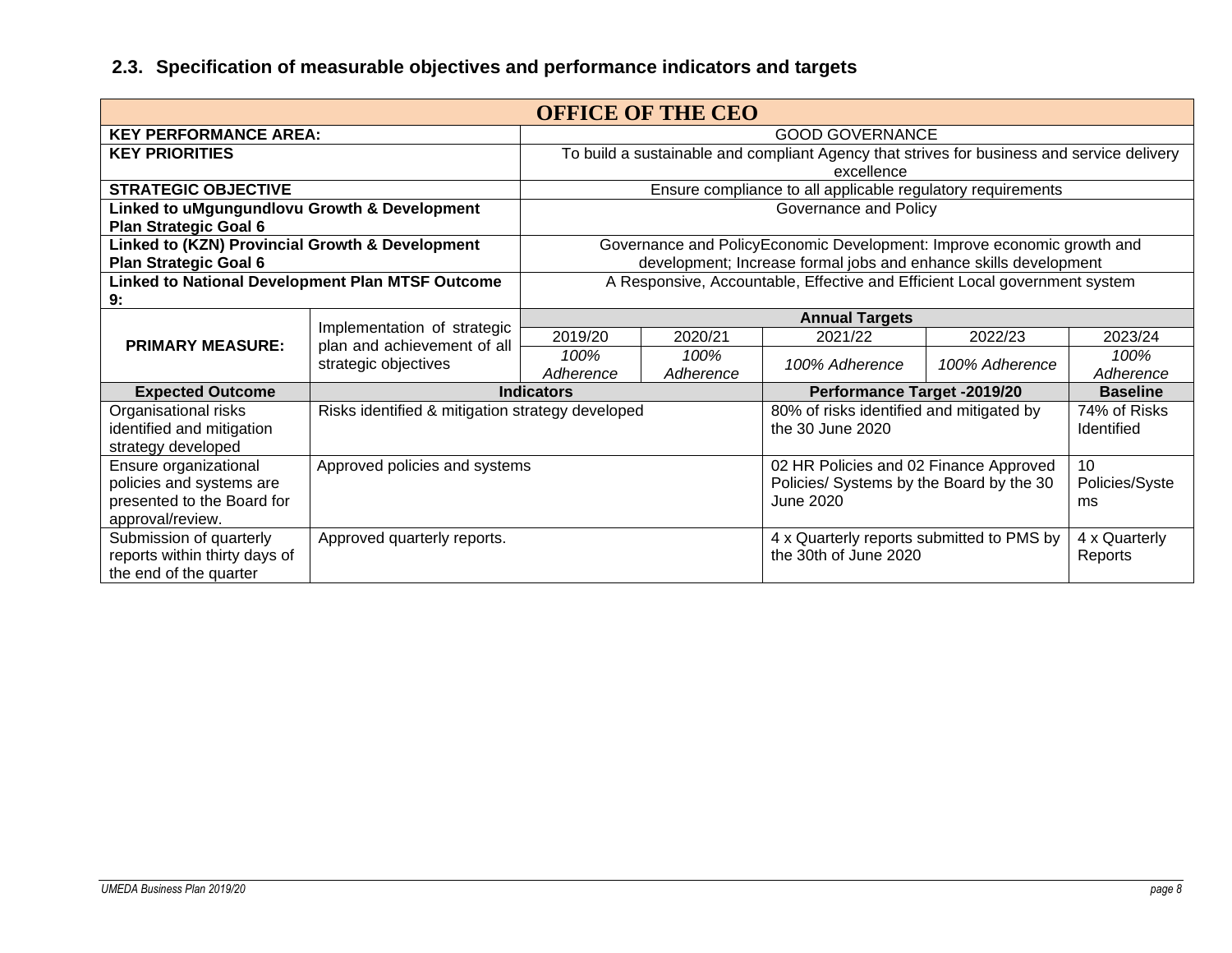### **3. KEY PERFORMANCE AREA:** FINANCIAL VIABILITY & MANAGEMENTY

<span id="page-8-0"></span>Provide leadership, strategic management in accordance with the legislation, regulations, and policies to ensure appropriate support service to all core programmes within the Agency.

Financial Viability & Management (KPA) comprises of the following sub-programmes:

• Finance Department

#### **3.2. SPECIFIC POLICIES, PRIORITIES AND STRATEGIC OBJECTIVES**

#### **3.2.1. Policies**

<span id="page-8-2"></span><span id="page-8-1"></span>Core functions of this programme are guided by the following broad policies:

- Subsistence & Travel
- Bank & Cash Management
- Supply Chain Management
- Petty Cash
- Asset Management
- Risk Management

#### **3.2.2. Priorities and Strategic Objectives**

The following are the priorities and strategic objectives of the programme per sub-programme:

#### <span id="page-8-3"></span>**Priorities:**

• To build a sustainable and compliant Agency that strives for business and service delivery excellence

#### **Strategic Objectives:**

• Achieve financial compliance with regulatory requirements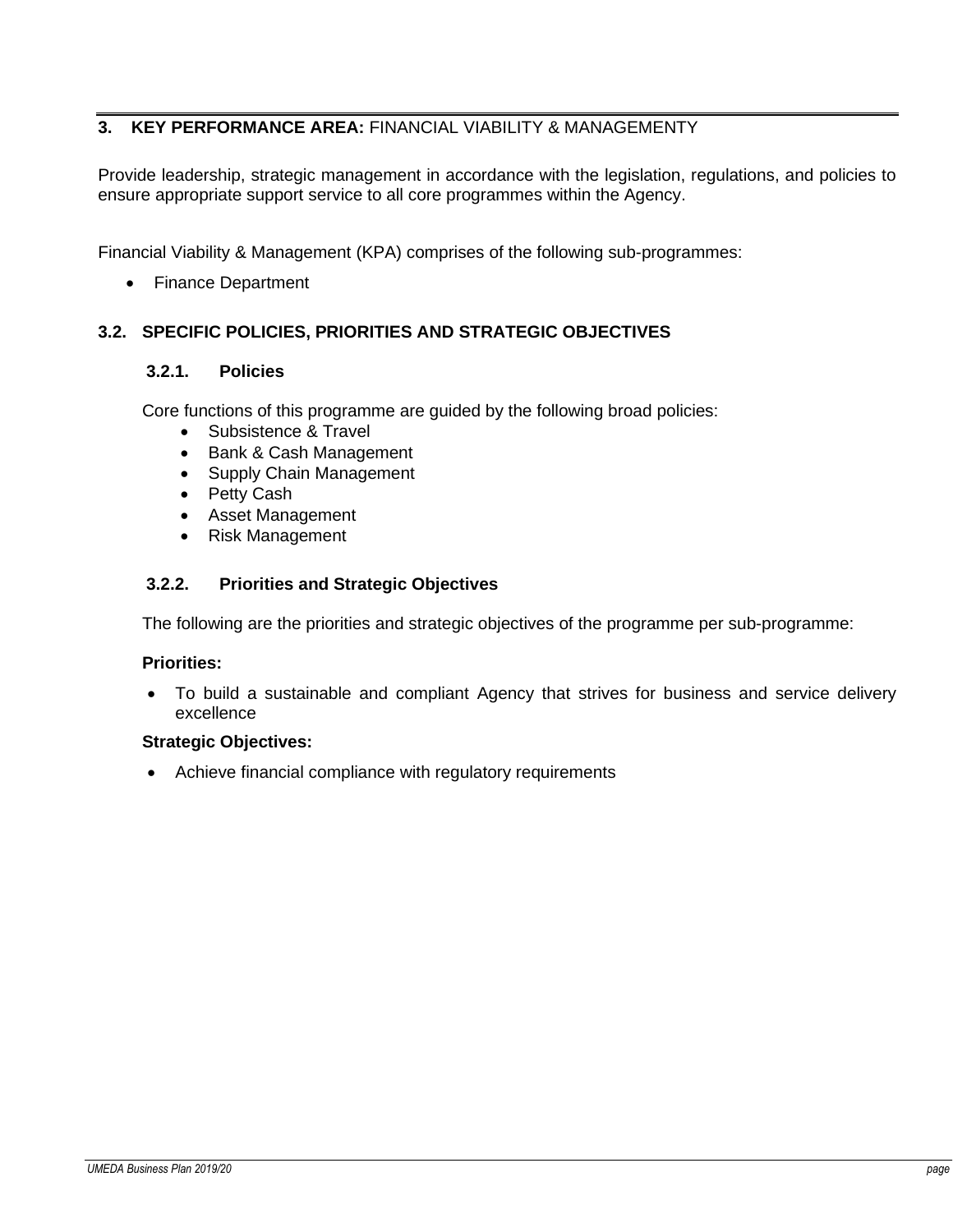<span id="page-9-0"></span>

| <b>FINANCE DEPARTMENT</b>                                                             |                                  |                                             |                                                                                                                                                       |                                                                                                                                                           |               |                    |
|---------------------------------------------------------------------------------------|----------------------------------|---------------------------------------------|-------------------------------------------------------------------------------------------------------------------------------------------------------|-----------------------------------------------------------------------------------------------------------------------------------------------------------|---------------|--------------------|
| <b>KEY PERFORMANCE AREA:</b>                                                          |                                  | <b>FINANCIAL VIABILITY &amp; MANAGEMENT</b> |                                                                                                                                                       |                                                                                                                                                           |               |                    |
| <b>KEY PRIORITY</b>                                                                   |                                  |                                             |                                                                                                                                                       | To build a sustainable and compliant Agency that strives for business and service delivery                                                                |               |                    |
|                                                                                       |                                  |                                             |                                                                                                                                                       | excellence                                                                                                                                                |               |                    |
| <b>STRATEGIC OBJECTIVE</b>                                                            |                                  |                                             |                                                                                                                                                       | Achieve financial compliance with regulatory requirements                                                                                                 |               |                    |
| Linked to uMgungundlovu Growth & Development<br>Plan Strategic Goal 6                 |                                  |                                             |                                                                                                                                                       | Governance and Policy                                                                                                                                     |               |                    |
| Linked to (KZN) Provincial Growth & Development<br>Plan Strategic Goal 6:             |                                  |                                             |                                                                                                                                                       | Governance and Policy                                                                                                                                     |               |                    |
| <b>Linked to National Development Plan Outcome 9:</b>                                 |                                  |                                             |                                                                                                                                                       | A responsive, Accountable, Effective and Efficient Local Government System                                                                                |               |                    |
|                                                                                       | Compliance to regulations        |                                             |                                                                                                                                                       | <b>Annual Targets</b>                                                                                                                                     |               |                    |
| <b>PRIMARY MEASURE:</b>                                                               | and policies over annually       | 2019/20                                     | 2020/21                                                                                                                                               | 2021/22                                                                                                                                                   | 2022/23       | 2023/24            |
|                                                                                       | scheduled internal audit<br>plan | 100%                                        | 100%                                                                                                                                                  | 100%                                                                                                                                                      | 100%          | 100%               |
| <b>Expected Outcome</b>                                                               |                                  | <b>Indicators</b>                           |                                                                                                                                                       | Performance Target -2019/20                                                                                                                               |               | <b>Baseline</b>    |
| Compliance to all financial<br>legislation,<br>management<br>regulations and policies | Percentage compliance            |                                             |                                                                                                                                                       | 100% Compliance with the MFMA<br>Schedule of Deadlines (submission of<br>monthly section 87 reports to District;<br>quarterly report to the Agency Board; |               | 100%<br>Compliance |
|                                                                                       |                                  |                                             | Mid-term report to UMDM; Budget<br>preparation & submission to Agency<br>Board & UMDM; AFS report preparation<br>& submission to Agency Board & UMDM) |                                                                                                                                                           |               |                    |
| findings<br>audit<br>Internal<br>resolved prior to AG audit                           | Internal audit system in place   |                                             |                                                                                                                                                       | 80% UMEDA Audit Findings resolved as<br>per the Internal Audit Tracking Tool                                                                              |               | N/A                |
| Deviation<br>of<br>actual<br>expenditure from the budget                              |                                  |                                             | Less than 05 Deviation considered by the<br>Board                                                                                                     |                                                                                                                                                           | Less than 10% |                    |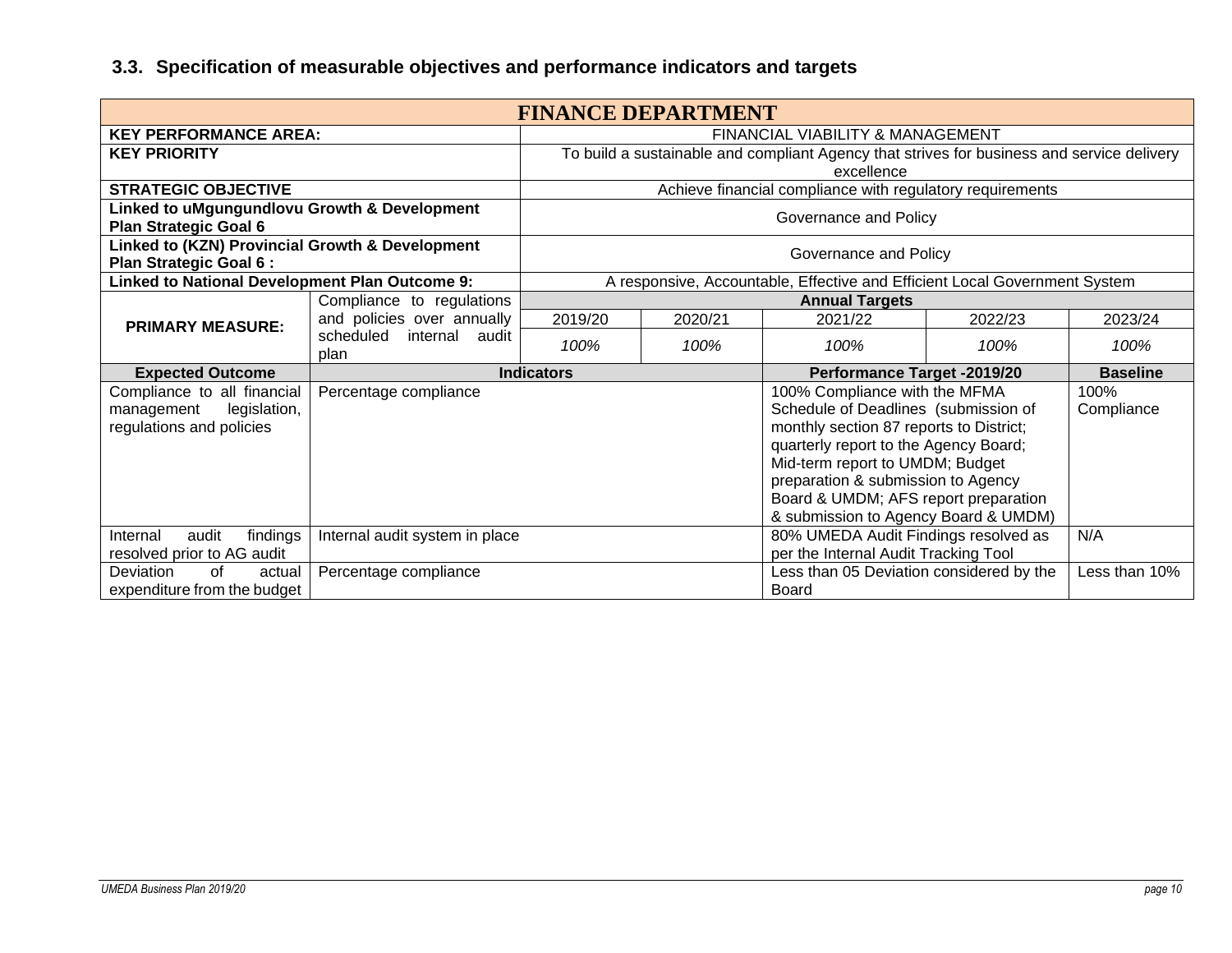### **4. KEY PERFORMANCE AREA:** INSTITUTIONAL DEVELOPMENT AND TRANSFORMATION

<span id="page-10-0"></span>Provide leadership, strategic management in accordance with the legislation, regulations, and policies to ensure appropriate support service to all core programmes within the Agency.

Institutional Development Transformation (KPA) comprises of the following sub-programmes:

- Corporate Services Department
	- **Human Resources Unit**
	- **■** ICT Unit

#### **4.2. SPECIFIC POLICIES, PRIORITIES AND STRATEGIC OBJECTIVES**

#### **4.2.1. Policies**

<span id="page-10-2"></span><span id="page-10-1"></span>Core functions of this programme are guided by the following broad policies:

- IT Policy
- Business Continuity Plan
- Leave
- Recruitment and Selection
- Resettlement
- Acting
- Cellphone & 3G

#### **4.2.2. Priorities and Strategic Objectives**

The following are the priorities and strategic objectives of the programme per sub-programme:

#### <span id="page-10-3"></span>**Priority:**

• To build a sustainable and compliant Agency that strives for business and service delivery excellence.

#### **Strategic Objectives:**

• To build an efficient and productive administration.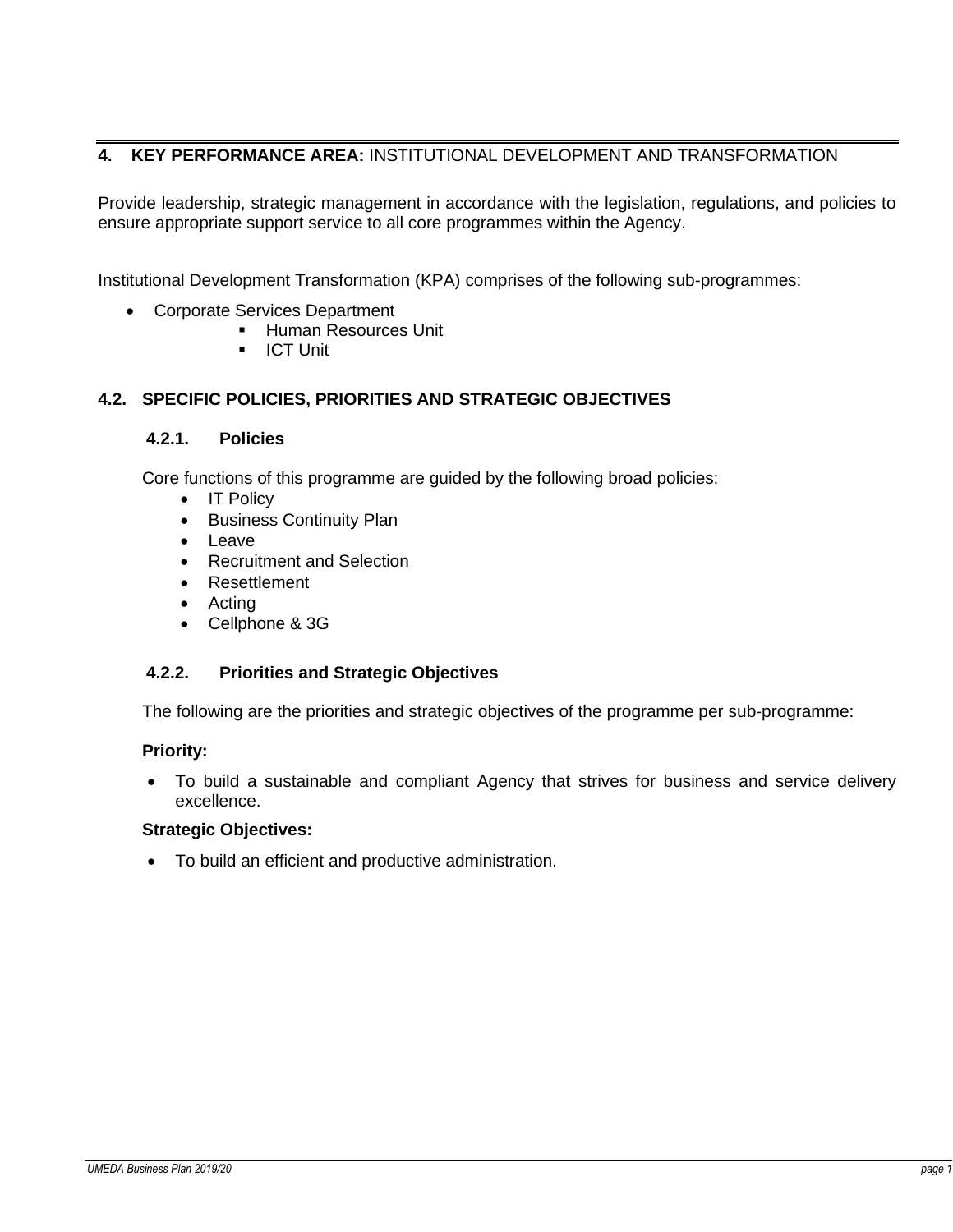<span id="page-11-0"></span>

| <b>CORPORATE SERVICES DEPARTMENT</b>                                             |                                                |                                                                 |                               |                                                                                            |         |         |
|----------------------------------------------------------------------------------|------------------------------------------------|-----------------------------------------------------------------|-------------------------------|--------------------------------------------------------------------------------------------|---------|---------|
| <b>KEY PERFORMANCE AREA:</b>                                                     |                                                | INSTITUTIONAL DEVELOPMENT TRANSFORMATION                        |                               |                                                                                            |         |         |
| <b>KEY PRIORITY</b>                                                              |                                                |                                                                 |                               | To build a sustainable and compliant Agency that strives for business and service delivery |         |         |
|                                                                                  |                                                |                                                                 |                               | excellence                                                                                 |         |         |
| <b>STRATEGIC OBJECTIVE</b>                                                       |                                                |                                                                 |                               | To build an efficient and productive administration                                        |         |         |
| Linked to uMgungundlovu Growth & Development<br><b>Plan (Strategic Goal 1)</b>   |                                                |                                                                 | Human resource development    |                                                                                            |         |         |
| Linked to (KZN) Provincial Growth & Development<br><b>Plan Strategic Goal 2:</b> | Human resource development                     |                                                                 |                               |                                                                                            |         |         |
| Linked to National Development Plan MTSF Outcome                                 |                                                | An efficient, effective and development oriented public service |                               |                                                                                            |         |         |
| 12                                                                               |                                                |                                                                 |                               |                                                                                            |         |         |
|                                                                                  |                                                | <b>Annual Targets</b>                                           |                               |                                                                                            |         |         |
| <b>PRIMARY MEASURE:</b>                                                          | Aggregate organizational<br>performance rating | 2019/20                                                         | 2020/21                       | 2021/22                                                                                    | 2022/23 | 2023/24 |
|                                                                                  |                                                | 90%                                                             | 100%                          | 100%                                                                                       | 100%    | 100%    |
| <b>Expected Outcome</b>                                                          |                                                | <b>Indicators</b>                                               |                               | Performance Target -2019/20<br><b>Baseline</b>                                             |         |         |
| Skilled personnel                                                                | Number of Training programmes undertaken       |                                                                 |                               | 7 x UMEDA Staff members attend training                                                    |         | 5       |
|                                                                                  | and development                                |                                                                 |                               |                                                                                            |         |         |
| 90% uptime of ICT services<br>Percentage of incidence resolved                   |                                                |                                                                 |                               | 90% Uptime of the IT Infrastructure                                                        |         | 90%     |
|                                                                                  |                                                |                                                                 | Services functionality        |                                                                                            |         |         |
| Website<br>maintained<br>Well                                                    | Percentage compliance                          |                                                                 |                               | 95% functional and responsive Website &                                                    |         | 90%     |
| and Social Media                                                                 |                                                |                                                                 | Social media platform updates |                                                                                            |         |         |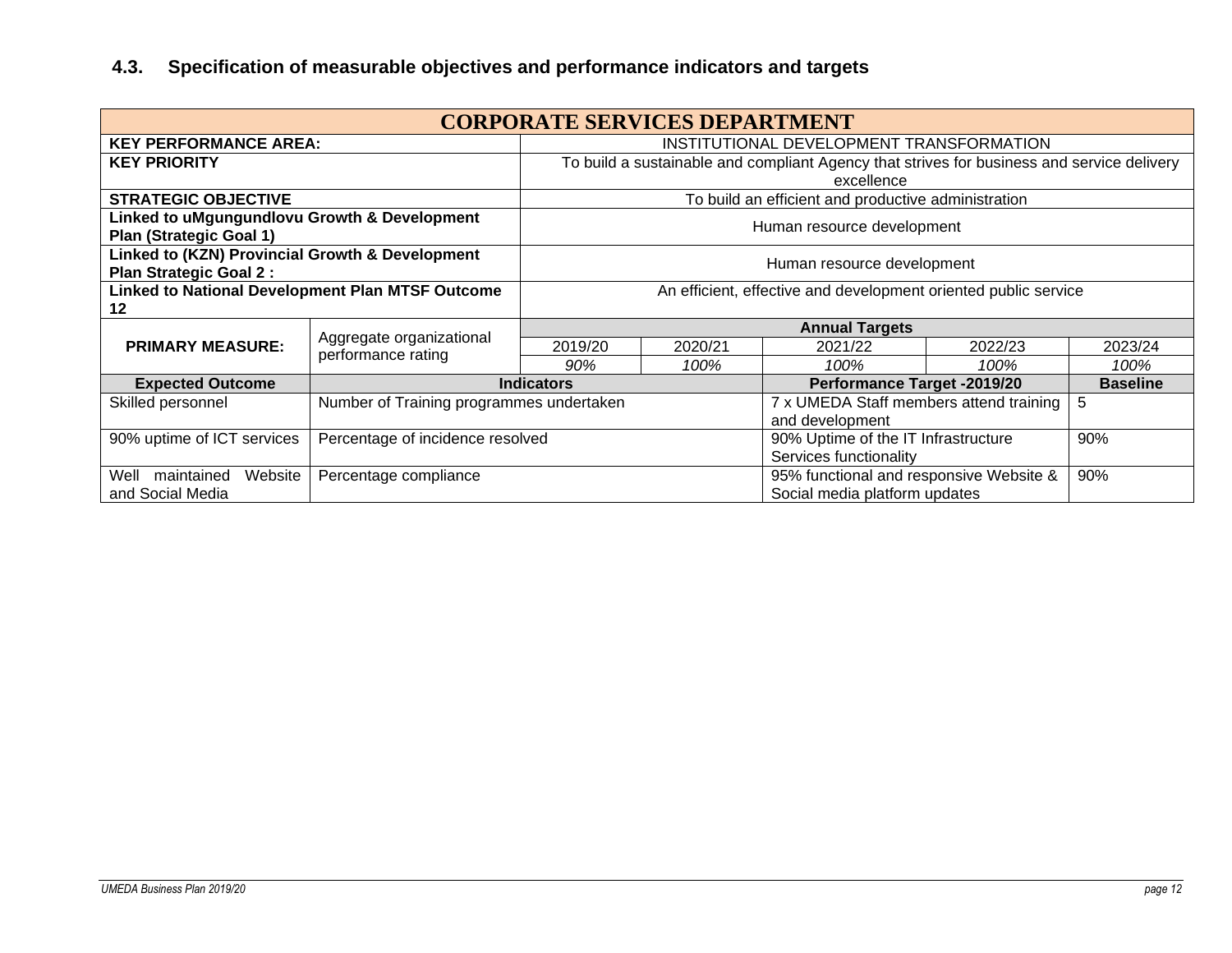### **5. KEY PERFORMANCE AREA:** LOCAL ECONOMIC DEVELOPMENT

<span id="page-12-0"></span>Provide promotion, marketing and facilitation of investment opportunities and development of projects within uMgungundlovu District.

Local Economic Development (KPA) comprises of the following sub-programmes:

• Project Development & Investment Department

#### **5.2. SPECIFIC POLICIES, PRIORITIES AND STRATEGIC OBJECTIVES**

#### **5.2.1. Policies/Strategies/Plans**

<span id="page-12-2"></span><span id="page-12-1"></span>Core functions of the programme are guided by the following broad strategies:

- uMgungundlovu Integrated Development Plan
- uMgungundlovu Growth and Development Plan
- Provincial Growth and development Plan
- National Development Plan
- UMgungundlovu District Tourism Strategy
- UMgungundlovu District Investment Strategy

#### **5.2.2. Priorities and Strategic Objectives**

The following are the priorities and strategic objectives of the programme per sub-programme:

#### <span id="page-12-3"></span>**Priority:**

• To contribute to the economic development and growth within the Midlands Region

#### **Strategic Objectives:**

- Increase facilitated direct investments.
- Deliver and Optimise Economic Infrastructure Projects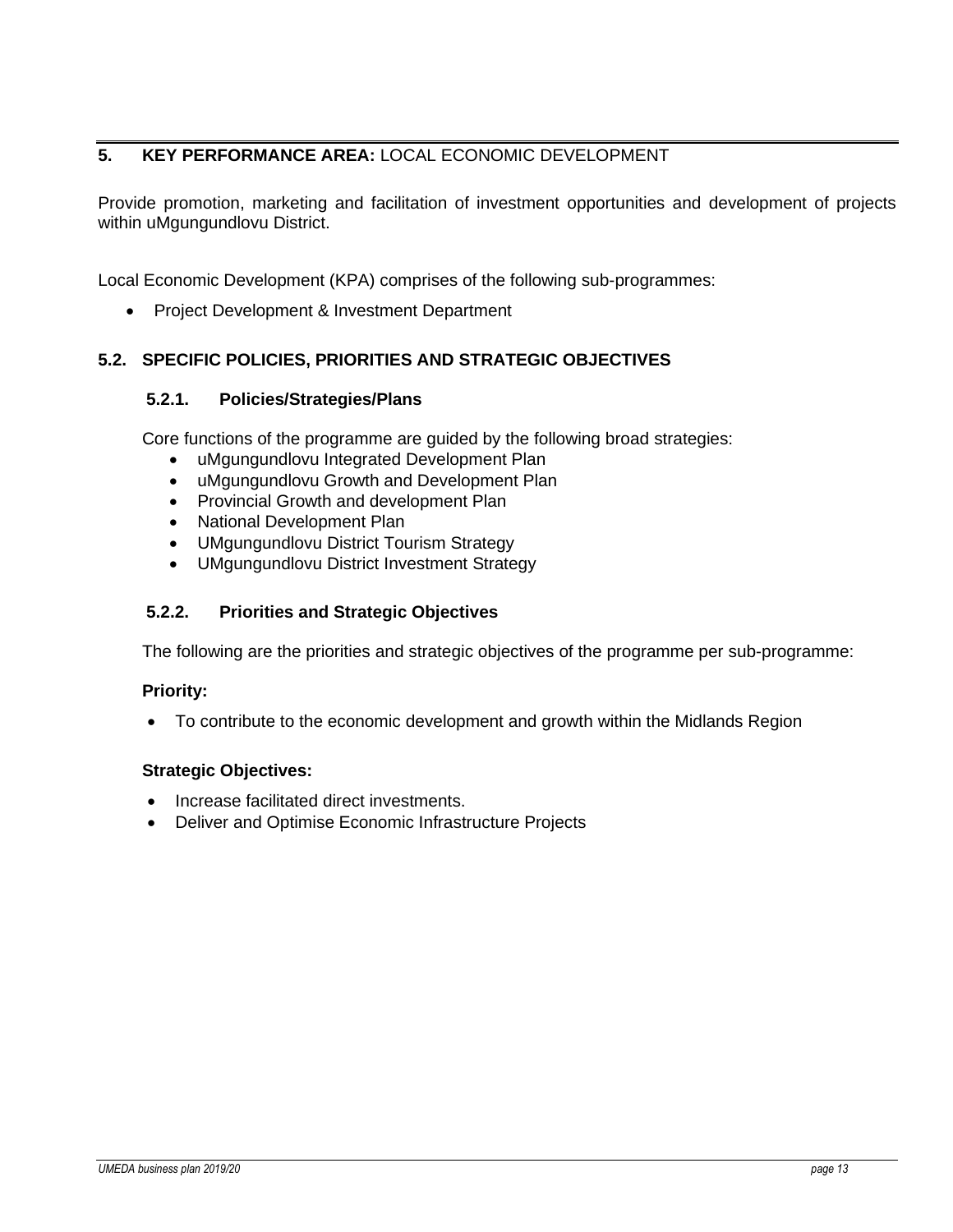<span id="page-13-0"></span>

| <b>PROJECT DEVELOPMENT &amp; INVESTMENT DEPARTMENT</b>                                 |                                                     |                                                   |                                                                                 |                                              |                                                                        |                        |
|----------------------------------------------------------------------------------------|-----------------------------------------------------|---------------------------------------------------|---------------------------------------------------------------------------------|----------------------------------------------|------------------------------------------------------------------------|------------------------|
| <b>KEY PERFORMANCE AREA:</b>                                                           |                                                     |                                                   |                                                                                 | LOCAL ECONOMIC DEVELOPMENT                   |                                                                        |                        |
| <b>KEY PRIORITY</b>                                                                    |                                                     |                                                   | To contribute to the economic development and growth within the Midlands Region |                                              |                                                                        |                        |
| <b>STRATEGIC OBJECTIVE</b>                                                             |                                                     |                                                   |                                                                                 | Increase facilitated direct investments      |                                                                        |                        |
| Linked to uMgungundlovu Growth & Development<br><b>Plan (Strategic Goal 1)</b>         |                                                     |                                                   |                                                                                 | Economic Growth & Development - Job Creation |                                                                        |                        |
| Linked to (KZN) Provincial Growth & Development<br><b>Plan Strategic Goal 1</b>        |                                                     |                                                   | Inclusive economic growth                                                       |                                              |                                                                        |                        |
| <b>Linked to National Development Plan MTSF Outcome</b><br>4:                          | Decent employment through inclusive economic growth |                                                   |                                                                                 |                                              |                                                                        |                        |
|                                                                                        | Value of direct investments                         | <b>Annual Targets</b>                             |                                                                                 |                                              |                                                                        |                        |
| <b>PRIMARY MEASURE:</b>                                                                | to the District facilitated by                      | 2019/20                                           | 2020/21                                                                         | 2021/22                                      | 2022/23                                                                | 2023/24                |
|                                                                                        | the Agency                                          | R50 Million                                       | R <sub>100</sub> Million                                                        | R300 Million                                 | R600 Million                                                           | R900 Million           |
| <b>Expected Outcome</b>                                                                |                                                     | <b>Indicators</b>                                 |                                                                                 | <b>Performance Target -2019/20</b>           |                                                                        | <b>Baseline</b>        |
| Value of direct investments<br>to the District facilitated by<br>the Agency            | Rand value                                          |                                                   |                                                                                 | 4 x Investments Packaged and Facilitated     |                                                                        | R50 Million<br>(Value) |
| Developed<br>and<br>Implemented<br>Marketing<br>Plan and Events Plan for the<br>Agency |                                                     | Successful Implemented Marketing and Events Plans |                                                                                 |                                              | 2 x Marketing and Investment Promotion<br>partnered events facilitated | Implemented<br>Report  |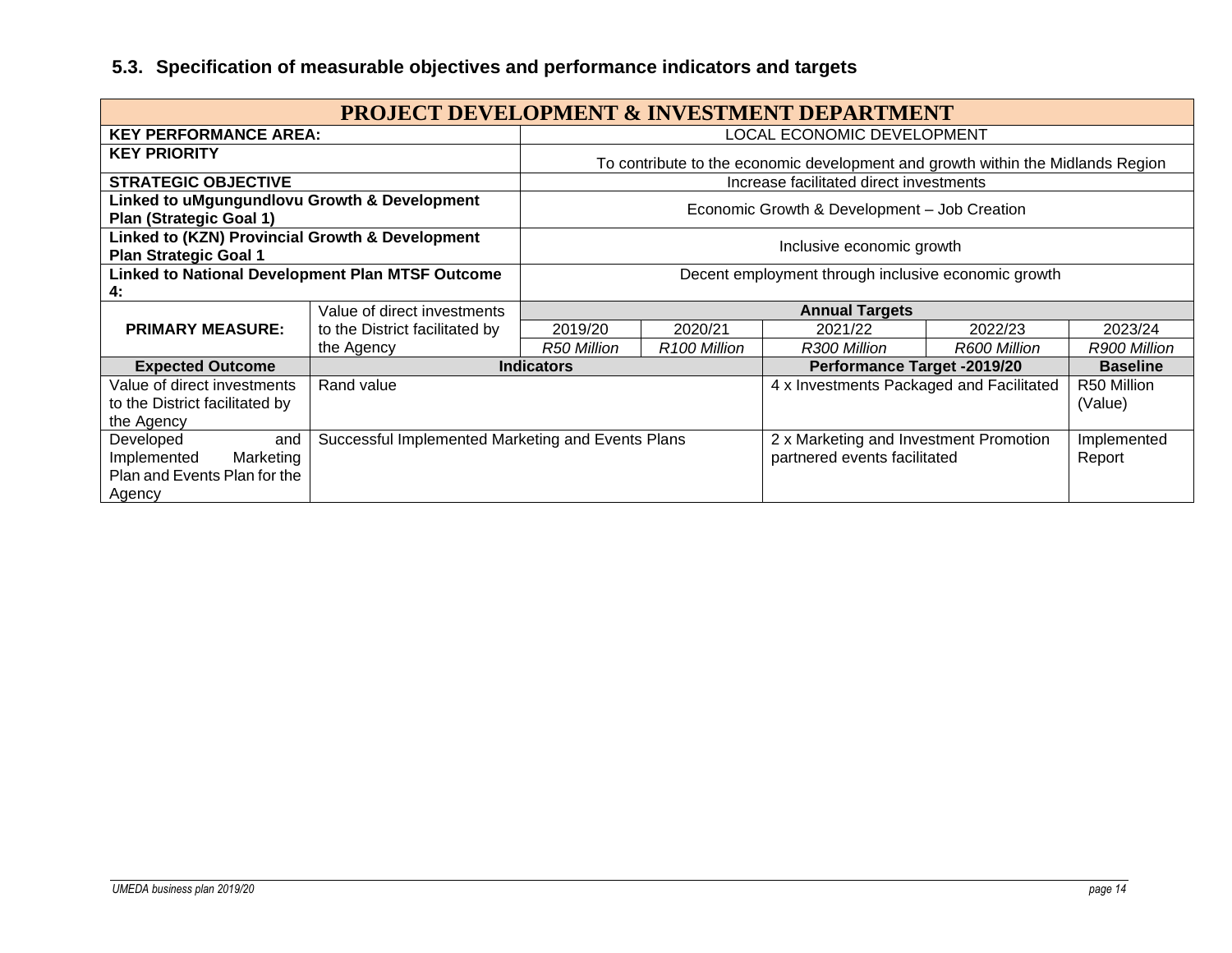| <b>PROJECT DEVELOPMENT &amp; INVESTMENT DEPARTMENT</b>                         |                                                         |                                                  |                                    |                                                                                 |                 |            |
|--------------------------------------------------------------------------------|---------------------------------------------------------|--------------------------------------------------|------------------------------------|---------------------------------------------------------------------------------|-----------------|------------|
| <b>KEY PERFORMANCE AREA:</b>                                                   |                                                         |                                                  |                                    | LOCAL ECONOMIC DEVELOPMENT                                                      |                 |            |
| <b>KEY PRIORITY</b>                                                            |                                                         |                                                  |                                    | To contribute to the economic development and growth within the Midlands Region |                 |            |
| <b>STRATEGIC OBJECTIVE</b>                                                     |                                                         |                                                  |                                    | Deliver and Optimize Economic Infrastructure Projects                           |                 |            |
| Linked to uMgungundlovu Growth & Development<br><b>Plan (Strategic Goal 1)</b> |                                                         |                                                  |                                    | Economic Growth & Development - Job Creation                                    |                 |            |
| Linked to (KZN) Provincial Growth & Development<br>Plan Strategic Goal 1:      |                                                         | Inclusive economic growth                        |                                    |                                                                                 |                 |            |
| Linked to National Development Plan MTSF Otcome 4                              | Decent employment through inclusive economic growth     |                                                  |                                    |                                                                                 |                 |            |
|                                                                                | and Optimised<br>Completed                              | <b>Annual Targets</b>                            |                                    |                                                                                 |                 |            |
| <b>PRIMARY MEASURE:</b>                                                        | Economic<br>Infrastructure                              | 2019/20                                          | 2020/21                            | 2021/22                                                                         | 2022/23         | 2023/24    |
|                                                                                | Projects                                                | R <sub>10</sub> Million                          | R200 Million                       | R500 Million                                                                    | R800 Million    | R1 Billion |
| <b>Expected Outcome</b>                                                        |                                                         | <b>Indicators</b><br>Performance Target -2019/20 |                                    |                                                                                 | <b>Baseline</b> |            |
| Amount of goods sourced                                                        | Bulk supplier supported                                 |                                                  |                                    | R1.8 Million of goods sourced from black                                        |                 | N/A        |
| from black suppliers                                                           |                                                         | suppliers                                        |                                    |                                                                                 |                 |            |
| Number of Agri-hubs                                                            | Successful RASET programme (Hubs)                       | 3 x Agri-hubs developed and resourced            |                                    | N/A                                                                             |                 |            |
| developed and resourced                                                        |                                                         |                                                  |                                    |                                                                                 |                 |            |
| Number of Black crop<br><b>Black farmers supported</b>                         |                                                         | 30 x Black crop farmers supported                |                                    |                                                                                 | 20              |            |
| farmers supported                                                              |                                                         |                                                  |                                    |                                                                                 |                 |            |
| Number of signed                                                               | Collaboration on economic opportunities and initiatives |                                                  | 04 signed collaborative agreements |                                                                                 | 01              |            |
| collaborative agreements                                                       |                                                         |                                                  |                                    | (SLA/MOU) with Strategic Partners                                               |                 |            |
| (SLA/MOU) with Strategic                                                       |                                                         |                                                  |                                    |                                                                                 |                 |            |
| Partners                                                                       |                                                         |                                                  |                                    |                                                                                 |                 |            |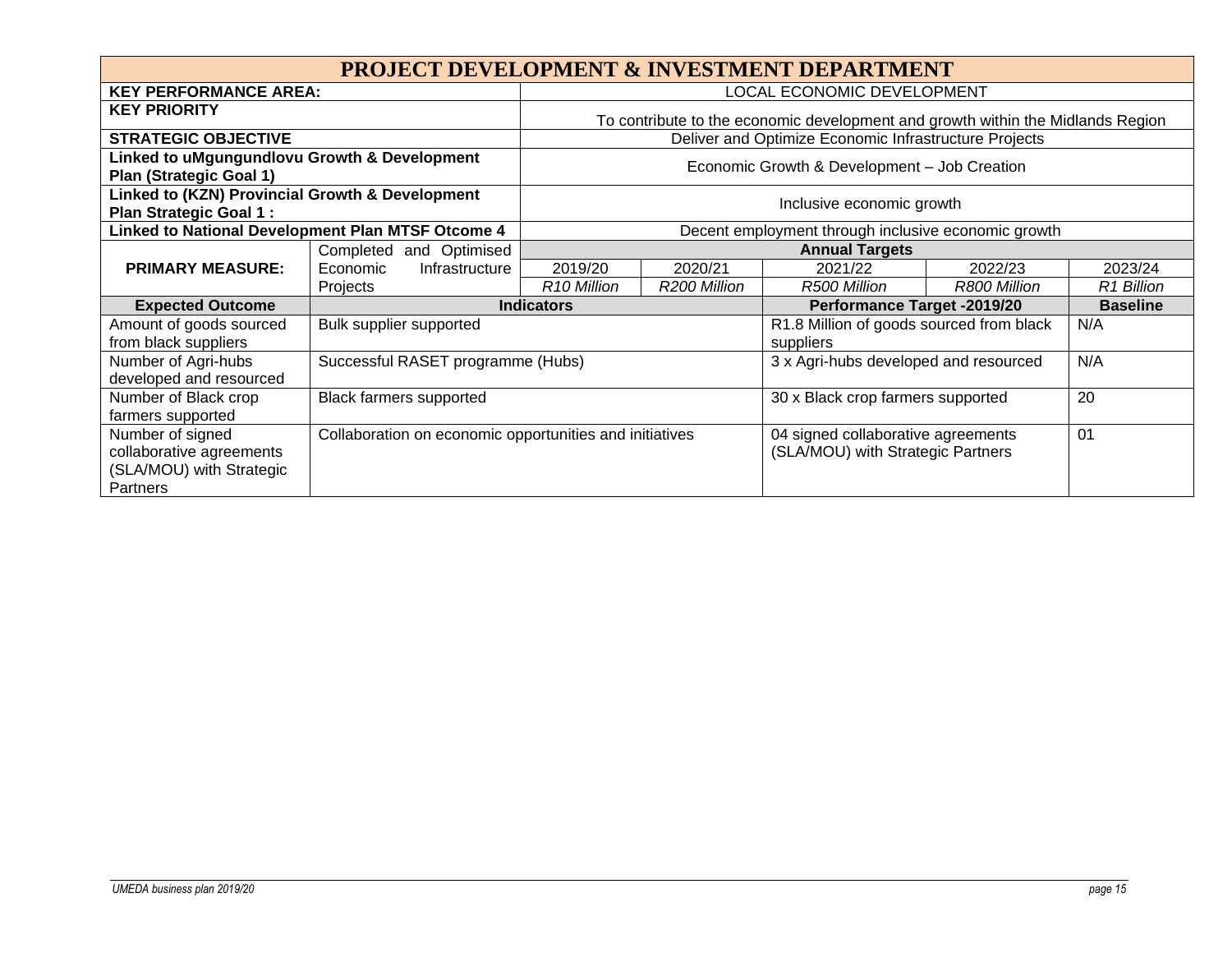## **PART C: ORGANISATIONAL STRUCTURE**

<span id="page-15-0"></span>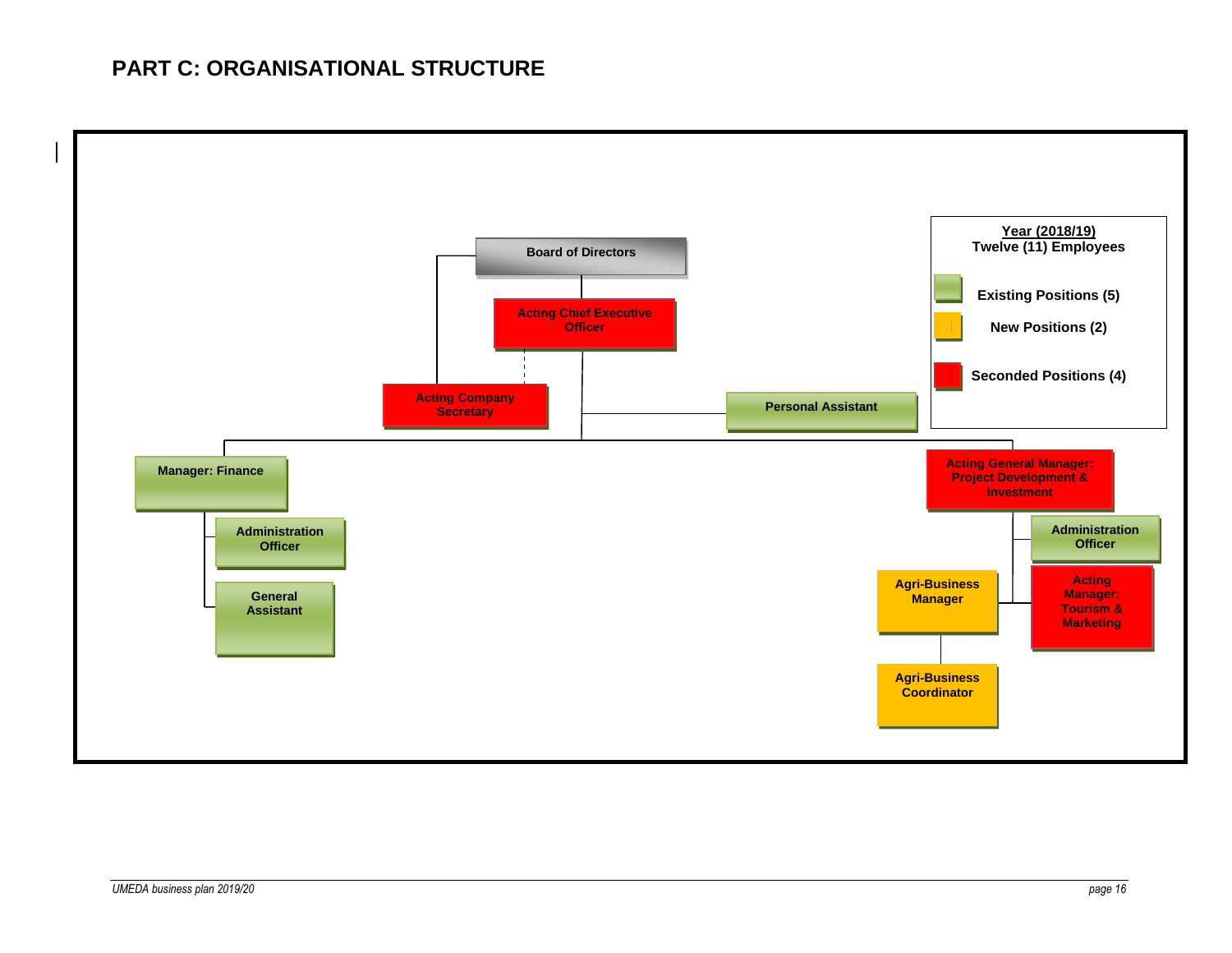## **PART D: ORGANISATIONAL BUDGET**

|                                                     | 2019-20        | 2020-21        | 2021-22        |
|-----------------------------------------------------|----------------|----------------|----------------|
| <b>OPERATIONAL &amp; CAPITAL BUDGET</b>             | <b>Budget</b>  | <b>Budget</b>  | <b>Budget</b>  |
| <b>AGENCY</b>                                       |                |                |                |
| UMDM Allocation (Equitable share) - 2019/20         | R5,083,500.00  | R6,500,000.00  | R7,000,000.00  |
| UMDM Allocation (Equitable share) 2018/19 Roll-Over | R1,998,000.00  | R0.00          | R0.00          |
| KZN DSD - NPO Programme                             | R2,166,730.00  | R2,600,076.00  | R3,120,091.20  |
| KZN COGTA - RASET Programme (Roll-Over)             | R2,550,000.00  | R2,000,000.00  | R1,500,000.00  |
| <b>UMEDA - Interest Earned (FNB)</b>                | R60,000.00     | R90,000.00     | R120,000.00    |
| <b>INCOME/REVENUE</b>                               | R11,858,230.00 | R11,190,076.00 | R11,740,091.20 |

#### **HUMAN RESOURCES DEPARTMENT**

#### **SALARIES & ALLOWANCES BASED ON BENCHMARKING**

<span id="page-16-0"></span>

| <b>Chief Executive Officer</b>                    | R1,144,734.00 | R1,224,865.38 | R1,310,605.96 |
|---------------------------------------------------|---------------|---------------|---------------|
| General Manager: Project Development & Investment | R750,000.00   | R802,500.00   | R858,675.00   |
| <b>IT Officer</b>                                 | R207,000.00   | R221,490.00   | R236,994.30   |
| <b>Finance Manager</b>                            | R377,010.00   | R403,400.70   | R431,638.75   |
| PA to the CEO                                     | R102,240.00   | R109,396.80   | R117,054.58   |
| Administration Officer (Projects)                 | R102,240.00   | R109,396.80   | R117,054.58   |
| <b>General Assistant</b>                          | R94,064.76    | R100,649.30   | R107,694.75   |
| Agri-Business Coordinator                         | R244,950.00   | R262,096.50   | R280,443.26   |
| <b>Administration Officer (Finance)</b>           | R102,240.00   | R109,396.80   | R117,054.58   |
| Other (Salary Adjustments, Bonuses, etc)          | R300,000.00   | R250,000.00   | R275,000.00   |
| <b>Total -Salaries &amp; Allowances</b>           | R3,424,478.76 | R3,593,192.28 | R3,852,215.73 |
|                                                   |               |               |               |
| Skills & Training Development                     | R120,000.00   | R128,400.00   | R137,388.00   |
| <b>Motivational Events/Team Building</b>          | R50,000.00    | R53,500.00    | R57,245.00    |
| <b>Total-Expenses</b>                             | R170,000.00   | R181,900.00   | R194,633.00   |
| <b>SUB-TOTAL</b>                                  | R3,594,478.76 | R3,775,092.28 | R4,046,848.73 |

**FINANCE DEPARTMENT**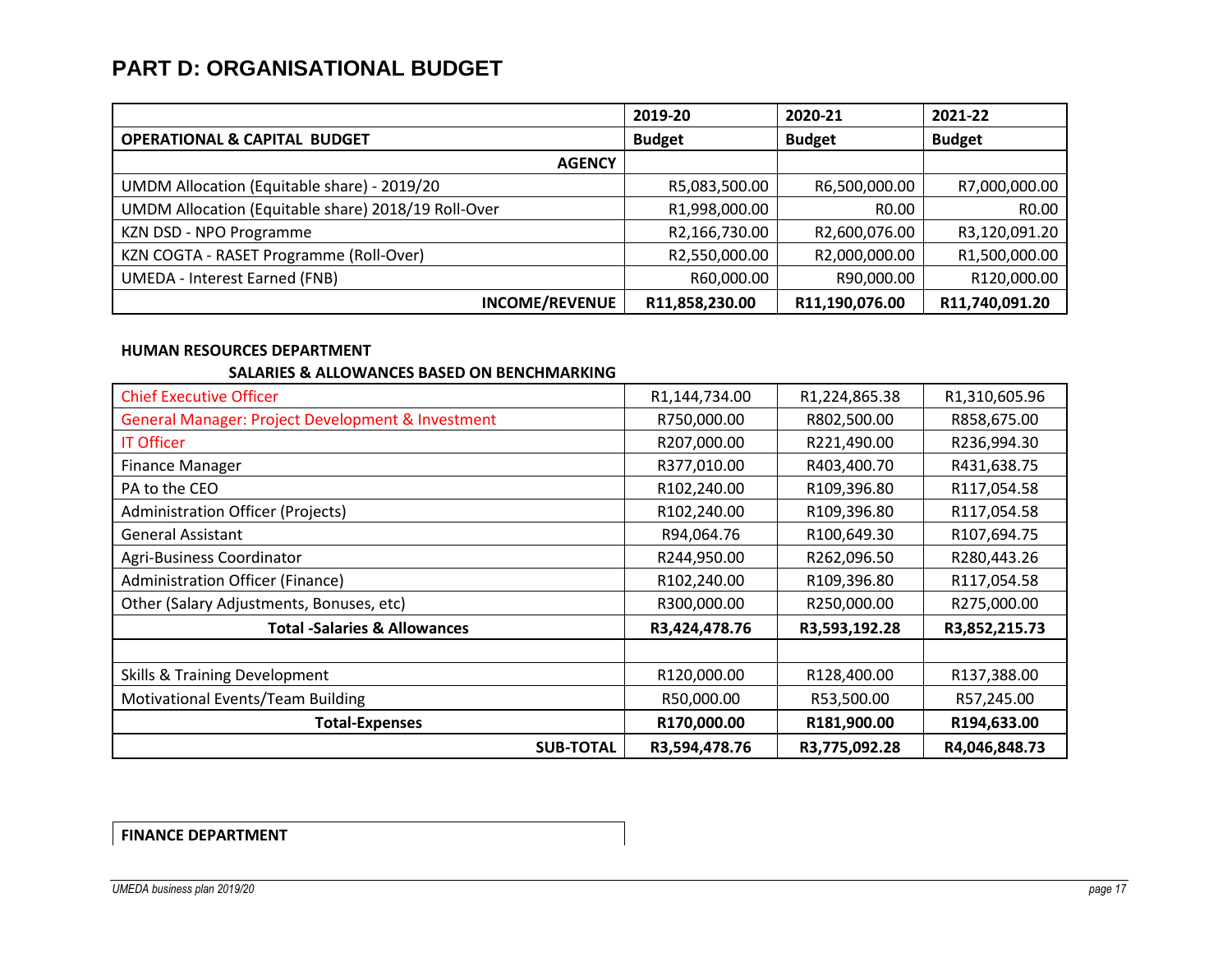| <b>SUB-TOTAL</b>                      | R1,168,195.24      | R1,084,118.91 | R1,155,747.23      |
|---------------------------------------|--------------------|---------------|--------------------|
| Rental of Equipment                   | R65,000.00         | R69,550.00    | R74,418.50         |
| Postages and Courier                  | R4,500.00          | R4,815.00     | R5,152.05          |
| 0                                     | R <sub>0</sub> .00 | R0.00         | R <sub>0</sub> .00 |
| <b>Telephone and Cellphone</b>        | R120,000.00        | R128,400.00   | R137,388.00        |
| <b>Sundry Expenses</b>                | R38,400.00         | R41,088.00    | R43,964.16         |
| Security                              | R15,000.00         | R15,900.00    | R17,013.00         |
| Audit Fees (AG)                       | R250,000.00        | R275,000.00   | R294,250.00        |
| <b>Office Rental</b>                  | R360,000.00        | R396,000.00   | R419,760.00        |
| Office Furniture                      | R200,000.00        | R30,000.00    | R31,800.00         |
| <b>Printing and Stationery</b>        | R15,000.00         | R16,050.00    | R17,173.50         |
| Insurance                             | R16,000.00         | R17,120.00    | R18,318.40         |
| <b>Bank Charges</b>                   | R10,000.00         | R10,700.00    | R11,449.00         |
| Electricity & Water                   | R70,000.00         | R74,900.00    | R80,143.00         |
| Depreciation and Amortisation Expense | R4,295.24          | R4,595.91     | R4,917.62          |

| <b>CEO's OFFICE</b>               |               |               |               |
|-----------------------------------|---------------|---------------|---------------|
| Directors (Board +Commitees) Fees | R750,000.00   | R802,500.00   | R858,675.00   |
| Subscriptions - IT & Governance   | R25,000.00    | R26,750.00    | R28,622.50    |
| Subsistence & Travelling Expenses | R100,000.00   | R107,000.00   | R114,490.00   |
| IT-Software & Hardware            | R336,500.00   | R337,955.00   | R357,911.90   |
| Legal Services                    | R100,000.00   | R107,000.00   | R114,490.00   |
| Office Repairs & Maintenance      | R30,000.00    | R15,000.00    | R16,050.00    |
| <b>Strategic Planning</b>         | R200,000.00   | R214,000.00   | R228,980.00   |
| <b>Professional Fees</b>          | R198,000.00   | R211,860.00   | R226,690.20   |
| <b>SUB-TOTAL</b>                  | R1,739,500.00 | R1,822,065.00 | R1,945,909.60 |

| <b>MARKETING &amp; INVESTMENT DEPARTMENT</b> |             |             |        |
|----------------------------------------------|-------------|-------------|--------|
| Annual Events Plan & Implementation          | R150.000.00 | R160,500.00 | 735.00 |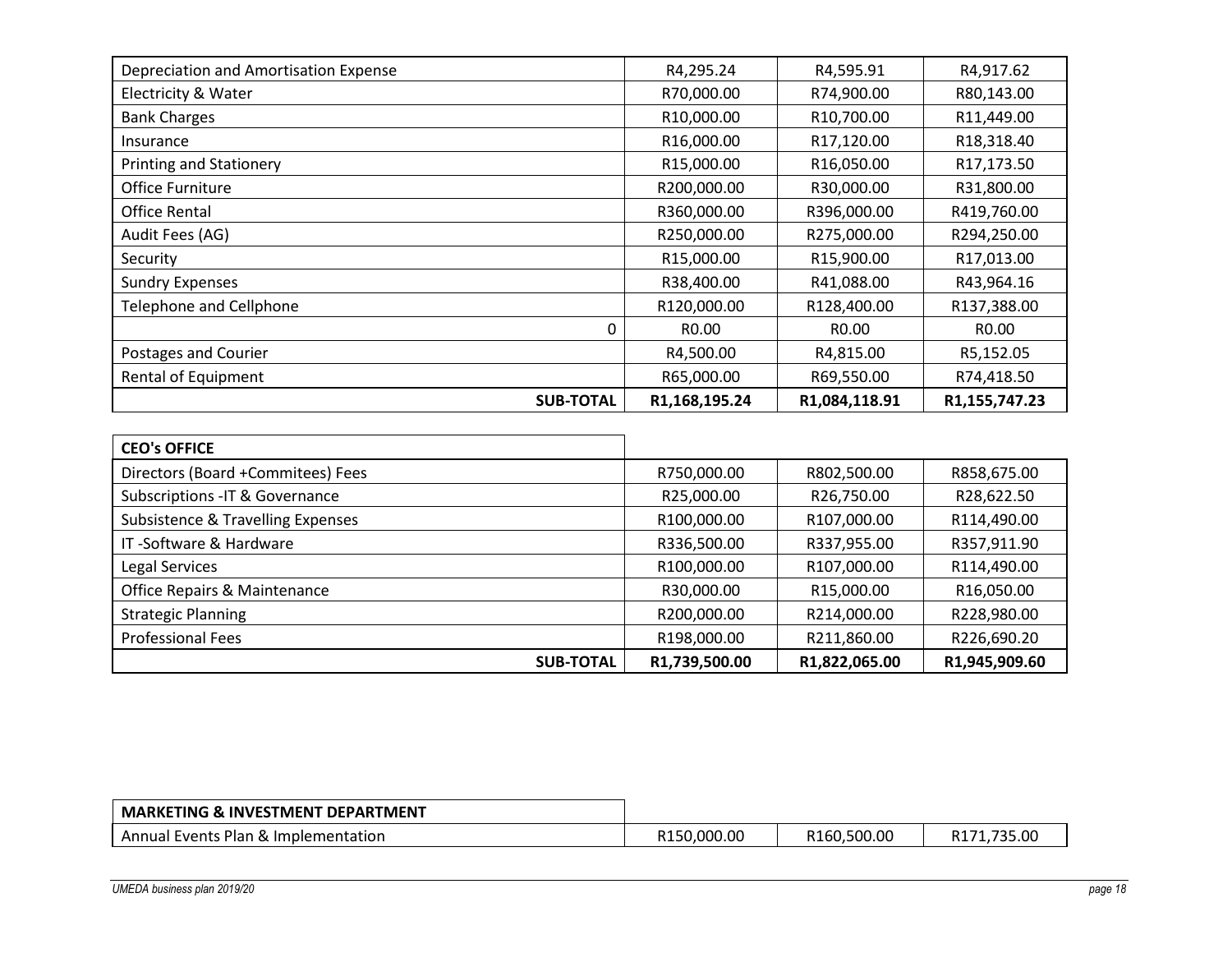| Host Annual Investment Conference                             | R350,000.00 | R374,500.00 | R400,715.00 |
|---------------------------------------------------------------|-------------|-------------|-------------|
| <b>Investment Promotion - Outwards &amp; Inwards Missions</b> | R75,000.00  | R80,250.00  | R85,867.50  |
| Distribute Investment Material                                | R20,000.00  | R21,400.00  | R22,898.00  |
| Newsletter - Development & Distribution                       | R30,000.00  | R32,100.00  | R34,347.00  |
| <b>Website Maintenance</b>                                    | R100,000.00 | R15,000.00  | R16,050.00  |
| Annual Report - Design & Printing                             | R80,000.00  | R85,600.00  | R91,592.00  |
| <b>Publications - Design &amp; Printing</b>                   | R80,000.00  | R85,600.00  | R91,592.00  |
| <b>SUB-TOTAL</b>                                              | R885,000.00 | R854,950.00 | R914,796.50 |

| <b>PROJECTS DEPARTMENT</b>                      |               |                    |               |
|-------------------------------------------------|---------------|--------------------|---------------|
| <b>RASET Programme:</b>                         |               |                    |               |
| Transportation/Logistics                        | R249,000.00   | R90,000.00         | R96,300.00    |
| Agri-Hubs (Development)                         | R1,025,000.00 | R <sub>0</sub> .00 | R0.00         |
| Agri-Hubs (Operation)                           | R100,000.00   | R107,000.00        | R114,490.00   |
| <b>Farmers Developments</b>                     | R832,000.00   | R450,000.00        | R250,000.00   |
| <b>SUB-TOTAL</b>                                | R2,206,000.00 | R647,000.00        | R460,790.00   |
| DSD - NPO Programme:                            |               |                    |               |
| Transportation/Logistics                        | R108,336.00   | R113,752.80        | R119,440.44   |
| Cost of Products                                | R1,841,720.00 | R1,970,640.40      | R2,108,585.23 |
| <b>SUB-TOTAL</b>                                | R1,950,056.00 | R2,084,393.20      | R2,228,025.67 |
| Professional Fees - Project Consulting Services | R300,000.00   | R400,000.00        | R400,000.00   |
| <b>SUB-TOTAL</b>                                | R300,000.00   | R400,000.00        | R400,000.00   |
|                                                 |               |                    |               |
| <b>TOTAL</b>                                    | R4,456,056.00 | R3,133,559.92      | R3,093,409.11 |

| <b>TOTAL INCOME</b>            | 11,858,230.00 | 11,190,076.00 | 11,740,091.20 |
|--------------------------------|---------------|---------------|---------------|
| <b>TOTAL EXPENSES</b>          | 11,843,230.00 | 10,669,786.10 | 11,156,711.18 |
| SURPLUS/DIFICIT                | 15,000.00     | 520,289.90    | 583,380.02    |
|                                |               |               |               |
|                                |               |               |               |
|                                |               |               |               |
| <b>CAPITAL FUNDS</b>           |               |               |               |
|                                |               |               |               |
| Office Furniture and Equipment | R0.00         | R5,000.00     | R15,000.00    |